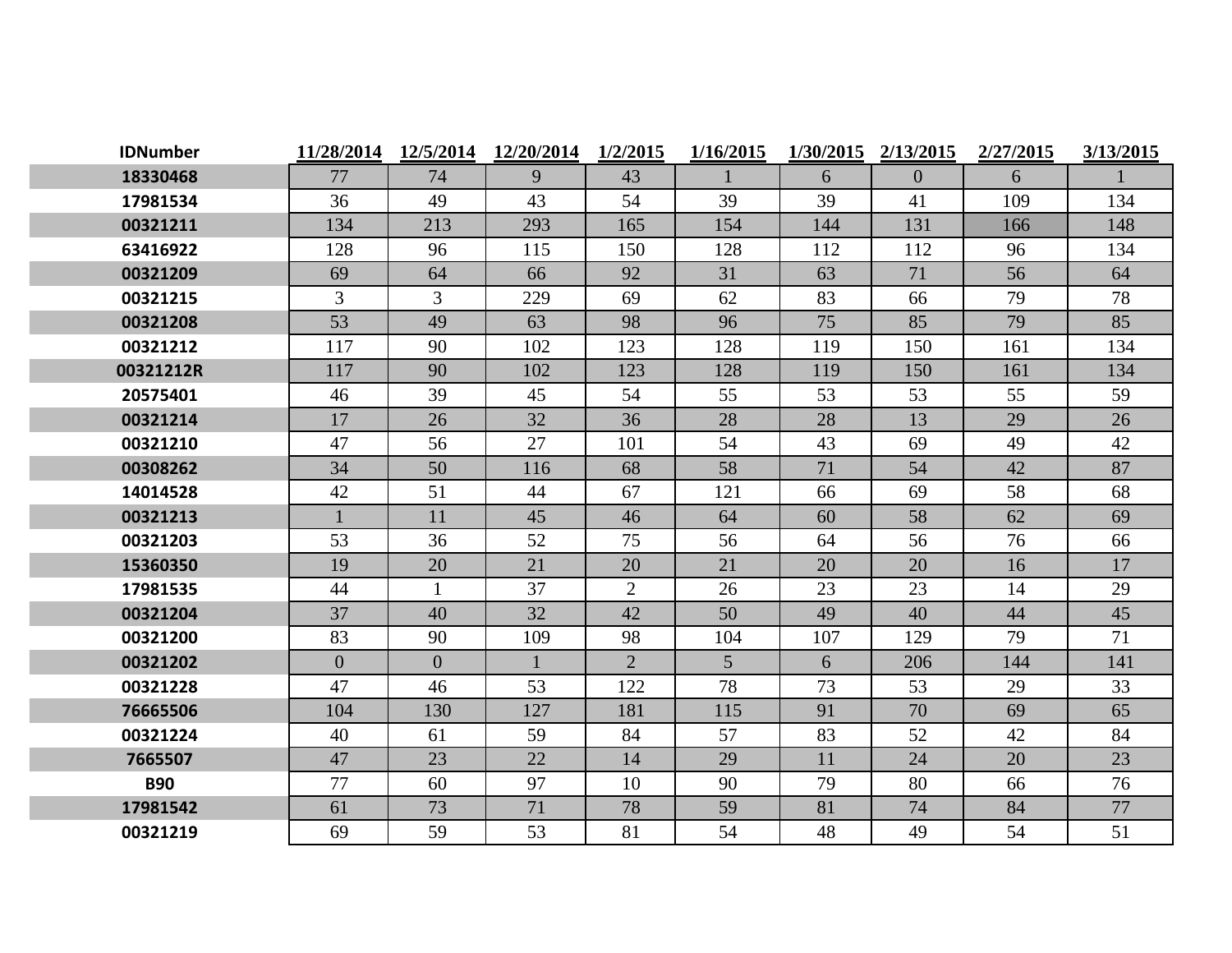| <b>IDNumber</b> |                |                | 11/28/2014 12/5/2014 12/20/2014 | 1/2/2015       | 1/16/2015    |                | 1/30/2015 2/13/2015 | 2/27/2015      | 3/13/2015      |
|-----------------|----------------|----------------|---------------------------------|----------------|--------------|----------------|---------------------|----------------|----------------|
| 00321217        | 30             | 34             | 39                              | 52             | 50           | 30             | 30                  | 36             | 38             |
| 00321207        | 90             | 91             | 114                             | 331            | 157          | 164            | 198                 | 97             | 119            |
| 00321206        | 49             | 40             | 35                              | 30             | 41           | 38             | 45                  | 35             | 38             |
| 00321205        | 79             | 94             | 85                              | 98             | 113          | 99             | 99                  | 96             | 97             |
| 15819940        | $\overline{0}$ | 71             | 132                             | 125            | 129          | 126            | 131                 | 129            | 126            |
| 00321218        | 20             | 39             | 43                              | 56             | 81           | 86             | 62                  | 102            | 89             |
| 15819941        | 100            | 74             | 85                              | 101            | 139          | 84             | 83                  | 76             | 79             |
| 14449781        | 64             | 41             | 966                             | 76             | 70           | 63             | 60                  | 64             | 57             |
| 14449781R       | 64             | 41             | 966                             | 76             | 70           | 63             | 60                  | 64             | 57             |
| 15819942        | 176            | 179            | 83                              | 178            | 88           | 158            | 146                 | 117            | 231            |
| 321216          | 83             | 74             | 65                              | 89             | 44           | 76             | 134                 | 80             | 69             |
| 17981541        | 54             | 56             | 96                              | 42             | 36           | 74             | 63                  | 74             | 24             |
| 14449733        | 119            | 84             | 131                             | 69             | 73           | 119            | 154                 | 136            | 154            |
| 58553719        | 76             | 57             | 129                             | 112            | 57           | 114            | 138                 | 138            | 139            |
| 00321201        | 94             | 109            | 91                              | 117            | 88           | 184            | 196                 | 149            | 164            |
| <b>B50</b>      | 53             | 79             | 80                              | 92             | 46           | 66             | 98                  | 83             | 86             |
| 21005458        | 84             | 87             | 80                              | 75             | 49           | 66             | 96                  | 80             | 66             |
| 21005455        | None           | None           | None                            | None           | None         | None           | None                | None           | None           |
| 21005454        | 12             | 11             | 123                             | 17             | 13           | 11             | 13                  | 11             | 18             |
| 00321223        | 134            | 151            | 136                             | 14             | 78           | 129            | 120                 | 51             | 99             |
| <b>M80</b>      | 63             | 103            | 37                              | 249            | 170          | 104            | 151                 | 168            | 181            |
|                 |                |                |                                 |                |              |                |                     |                |                |
| 18330467        | 44             | 33             | 37                              | 33             | 41           | 44             | 40                  | 52             | 36             |
| <b>M00</b>      | 131            | 104            | 109                             | 148            | 69           | 54             | 53                  | 63             | 68             |
| <b>M01</b>      | 14             | 11             | 20                              | 14             | $\mathbf{1}$ | $\overline{3}$ | $\overline{3}$      | $\overline{4}$ | $\overline{4}$ |
| <b>B05</b>      | $\overline{2}$ | $\theta$       | $\overline{2}$                  | $\overline{3}$ | 62           | 14             | $\mathbf{1}$        | 83             | 184            |
| <b>B05R</b>     | $\overline{2}$ | $\overline{0}$ | $\overline{2}$                  | $\overline{3}$ | 62           | 14             | $\mathbf{1}$        | 83             | 184            |
| M10             | 60             | 39             | 81                              | 109            | 73           | 74             | 89                  | 86             | 77             |
| 17981539        | 117            | 107            | 111                             | 122            | 116          | 120            | 127                 | 125            | 119            |
| 17981539R       | 117            | 107            | 111                             | 122            | 116          | 120            | 127                 | 125            | 119            |
| <b>B25</b>      | 55             | 43             | 45                              | 138            | 73           | 120            | 101                 | 107            | 114            |